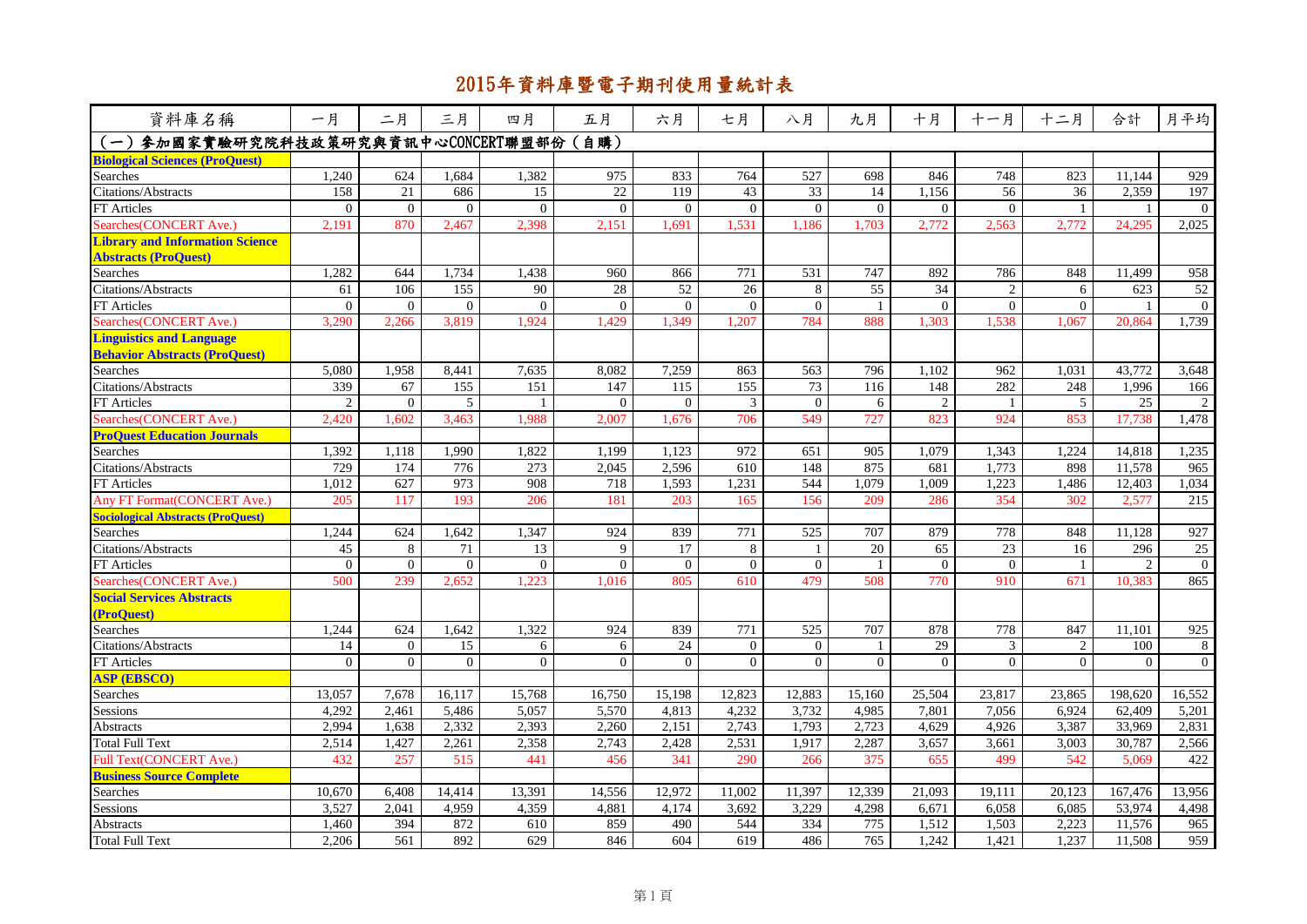| 資料庫名稱                                         | 一月     | 二月              | 三月     | 四月     | 五月                 | 六月     | 七月     | 八月            | 九月     | 十月     | 十一月    | 十二月              | 合計       | 月平均              |
|-----------------------------------------------|--------|-----------------|--------|--------|--------------------|--------|--------|---------------|--------|--------|--------|------------------|----------|------------------|
| Full Text(CONCERT Ave.)                       | 885    | 552             | 969    | 797    | 840                | 581    | 524    | 489           | 732    | 1,084  | 1,078  | 1.060            | 9,591    | 799              |
| <b>CMMC (EBSCO)</b>                           |        |                 |        |        |                    |        |        |               |        |        |        |                  |          |                  |
| Searches                                      | 10,393 | 6,250           | 14,352 | 13,348 | 14,457             | 13,029 | 10,932 | 11,282        | 12,223 | 20,801 | 18,593 | 19,862           | 165,522  | 13,794           |
| Sessions                                      | 3,394  | 1,965           | 4,809  | 4,307  | 4,766              | 4,121  | 3,611  | 3,192         | 4,231  | 6,592  | 5,841  | 5,883            | 52,712   | 4,393            |
| Abstracts                                     | 421    | 121             | 587    | 276    | 365                | 225    | 219    | 320           | 398    | 463    | 478    | 576              | 4,449    | 371              |
| <b>Total Full Text</b>                        | 475    | 242             | 443    | 339    | 438                | 365    | 400    | 458           | 489    | 480    | 618    | 647              | 5.394    | 450              |
| <b>Full Text(CONCERT Ave.)</b>                | 178    | 75              | 155    | 162    | 112                | 109    | 115    | 97            | 114    | 169    | 195    | 215              | 1.696    | 141              |
| <b>MLA (EBSCO)</b>                            |        |                 |        |        |                    |        |        |               |        |        |        |                  |          |                  |
| Searches                                      | 10.177 | 6,218           | 13,978 | 11,280 | 10,060             | 8,977  | 7,271  | 6,515         | 8.073  | 13,945 | 12,326 | 11.108           | 119.928  | 9,994            |
| Sessions                                      | 3.210  | 1.890           | 4.662  | 3,636  | 3,172              | 2.730  | 2,397  | 1,942         | 2.653  | 4,117  | 3.960  | 3,857            | 38,226   | 3,186            |
| <b>Abstracts</b>                              | 94     | 60              | 139    | 114    | 212                | 117    | 145    | 27            | 101    | 351    | 470    | 237              | 2,067    | 172              |
| Searches(CONCERT Ave.)                        | 2.040  | 1.143           | 2.693  | 2.187  | 2.093              | 1.784  | 1.391  | 1.175         | 1.898  | 3.052  | 3,244  | 2.627            | 25,327   | 2.111            |
| <b>Emerald-MCB (EMX120)</b>                   |        |                 |        |        |                    |        |        |               |        |        |        |                  |          |                  |
| Searches                                      | 163    | 61              | 191    | 117    | 253                | 183    | 139    | 153           | 162    | 493    | 235    | 151              | 2,301    | 192              |
| <b>ToCs</b>                                   | 42     | $\overline{32}$ | 45     | 41     | 123                | 56     | 175    | 36            | 93     | 139    | 43     | 50               | 875      | 73               |
| <b>Abstracts</b>                              | 35     | 19              | 45     | 49     | 49                 | 107    | 607    | 33            | 55     | 71     | 82     | 51               | 1.203    | 100              |
| <b>Full Text Articles</b>                     | 488    | 288             | 595    | 704    | 1,074              | 568    | 449    | 464           | 514    | 1,085  | 984    | 697              | 7,910    | 659              |
| Full Text(CONCERT Ave.)                       | 732    | 484             | 724    | 572    | 770                | 573    | 541    | 437           | 511    | 703    | 831    | 785              | 7.663    | 639              |
| <b>IEL</b>                                    |        |                 |        |        |                    |        |        |               |        |        |        |                  |          |                  |
| Searches                                      | 2.669  | 1,239           | 2,337  | 1,486  | 1,931              | 869    | 879    | 847           | 867    | 866    | 950    | 1.063            | 16.003   | 1,334            |
| Abstracts                                     | 938    | 436             | 722    | 657    | 958                | 852    | 817    | 723           | 668    | 630    | 653    | 914              | 8,968    | 747              |
| <b>Article Requests</b>                       | 3,174  | 1,356           | 2,542  | 2,025  | 2,691              | 1,990  | 2,403  | 3,092         | 2,523  | 2,536  | 3,161  | 3,681            | 31,174   | 2,598            |
| Page Views                                    | 17,102 | 8,464           | 14,269 | 9,319  | 15,475             | 12,124 | 12,759 | 17,057        | 16,198 | 17,173 | 17,529 | 19,914           | 177,383  | 14,782           |
| <b>Visits</b>                                 | 2,107  | 1,188           | 2,200  | 1,631  | 2,084              | 1,666  | 1,547  | 1,407         | 1,469  | 1,835  | 1,843  | 2,026            | 21,003   | 1,750            |
| <b>Full Text(CONCERT Ave.)</b>                | 6,584  | 4,147           | 8,139  | 6,541  | 7,313              | 6,587  | 6.182  | 5,577         | 6.001  | 6.678  | 6,785  | N/A              | 70,534   | 6,412            |
| <b>JCR</b>                                    |        |                 |        |        |                    |        |        |               |        |        |        |                  |          |                  |
| Sessions                                      | 1,296  | 927             | 1,711  | 1,370  | 1,523              | 1,339  | 1.097  | 935           | 1,253  | 1,761  | 1,356  | 1,343            | 15,911   | 1,326            |
| <b>Oueries</b>                                | 1,448  | 1,113           | 2,462  | 1,598  | 2,198              | 2,098  | 1,732  | 1,268         | 2,500  | 2,634  | 1,851  | 1,701            | 22,603   | 1,884            |
| <b>Oueries (CONCERT Ave.)</b> - Science       | 723    | 488             | 984    | 821    | 681                | 900    | 763    | 628           | 837    | 784    | 609    | 816              | 9.034    | 753              |
| <b>Oueries</b> (CONCERT Ave.) - Social Scienc | 117    | 98              | 213    | 165    | 131                | 146    | 121    | 110           | 156    | 150    | 109    | 120              | 1.636    | 136              |
| <b>JSTOR</b>                                  |        |                 |        |        |                    |        |        |               |        |        |        |                  |          |                  |
| Searches                                      | 1,106  | 553             | 1,288  | 1,206  | 931                | 819    | 669    | 676           | 1,156  | 1,656  | 1,195  | 1,188            | 12,443   | 1,037            |
| <b>Full Text</b>                              | 2,931  | 1,514           | 3,203  | 3,308  | 2,827              | 2,433  | 2,026  | 1,775         | 2,194  | 3,340  | 3,098  | 2.929            | 31,578   | 2,632            |
| Full-Text Page HTML(CONCERT Ave.)             |        |                 |        |        | JSTOR無法提供單個資料庫使用統計 |        |        | ,因此恕不提供聯盟統計資訊 |        |        |        |                  | $\theta$ | $\boldsymbol{0}$ |
| <b>Nature Journals Online (Nature</b>         |        |                 |        |        |                    |        |        |               |        |        |        |                  |          |                  |
| Searches                                      | 14     | 8               | 18     | 30     | 21                 | 34     | 87     | 68            | 149    | 12     | 124    | 301              | 866      | 72               |
| <b>ToCs</b>                                   | 99     | 78              | 74     | 56     | 49                 | 47     | 61     | 53            | 84     | 75     | 269    | 77               | 1.022    | 85               |
| Abstracts                                     | 313    | 149             | 245    | 256    | 395                | 406    | 274    | 260           | 317    | 486    | 395    | 406              | 3,902    | 325              |
| <b>Full Text Total Requests</b>               | 1,247  | 661             | 1,393  | 1,892  | 1,657              | 1.674  | 1,286  | 1,074         | 1,362  | 2,179  | 1.813  | 2,244            | 18.482   | 1,540            |
| <b>Nature Materials Full Text</b>             | 128    | 82              | 103    | 91     | 109                | 127    | 97     | 106           | 88     | 126    | 135    | 205              | 1,397    | 116              |
| <b>Full Text Total Requests(CONCERT Ave.)</b> | 722    | 560             | 868    | 824    | 831                | 715    | 688    | 661           | 846    | 917    | 951    | 913              | 9.496    | 791              |
| <b>Naxos Music Library</b>                    |        |                 |        |        |                    |        |        |               |        |        |        |                  |          |                  |
| <b>Total Logins</b>                           | 607    | 357             | 530    | 548    | 594                | 442    | 427    | 372           | 482    | 573    | 489    | 30               | 5,451    | 454              |
| Total number of tracks played                 | 3,559  | 1,615           | 2,293  | 2,546  | 3,074              | 2,110  | 2,462  | 2,420         | 4,725  | 4,109  | 2,898  | $\overline{145}$ | 31,956   | 2,663            |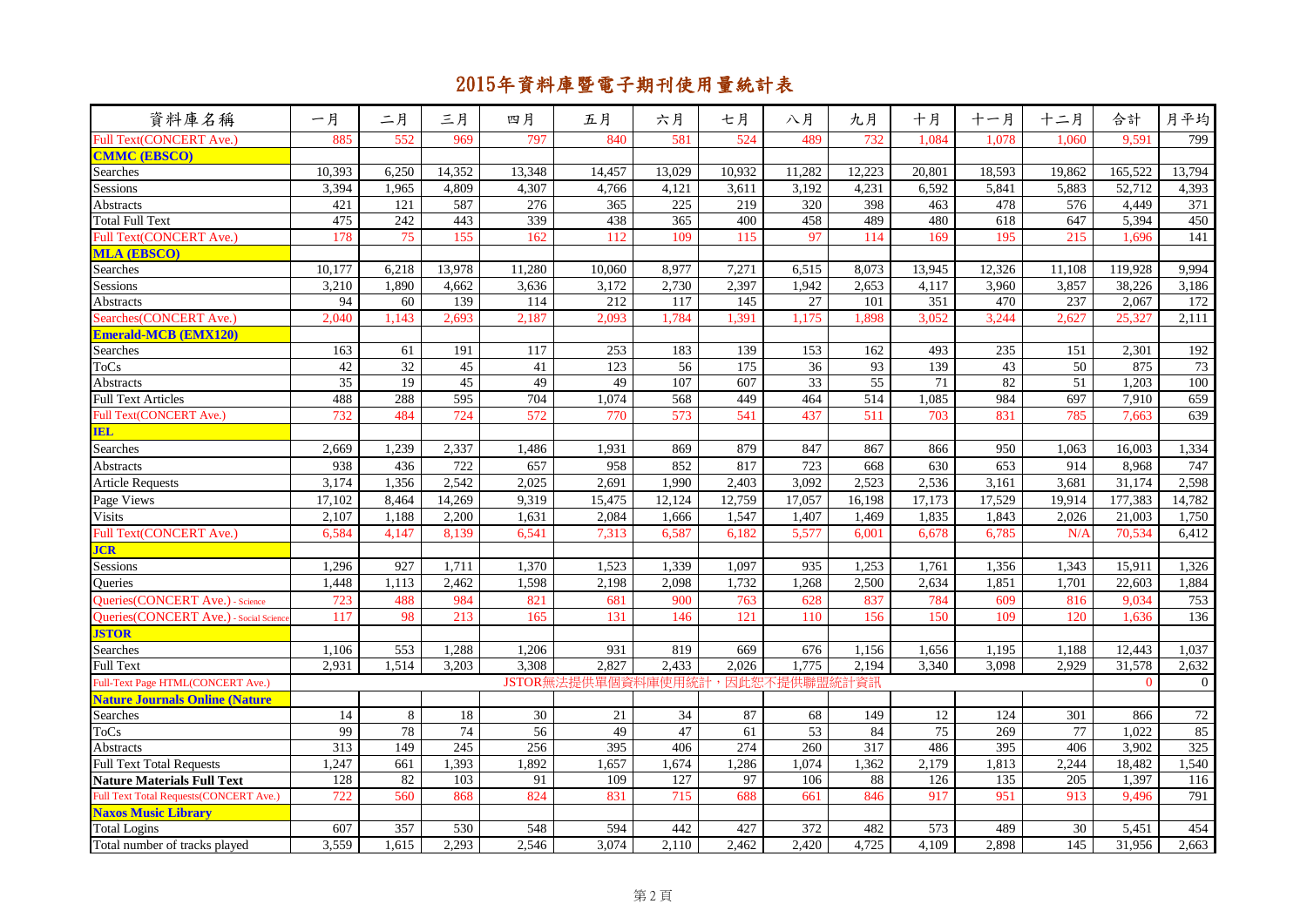| 資料庫名稱                                       | 一月     | 二月              | 三月               | 四月              | 五月     | 六月              | 七月              | 八月              | 九月              | 十月     | 十一月    | 十二月             | 合計      | 月平均    |
|---------------------------------------------|--------|-----------------|------------------|-----------------|--------|-----------------|-----------------|-----------------|-----------------|--------|--------|-----------------|---------|--------|
| Total number of Turnaways                   | 77     | $\mathbf{1}$    | 5                | 6               | 12     | 28              | $\Omega$        | 136             | 6               | 34     | 15     | $\Omega$        | 320     | 27     |
| Total number of tracks played(CONCERT Ave.) | 1,081  | 679             | 1,155            | 1.068           | 969    | 890             | 950             | 902             | 902             | 1,298  | 1,310  | 1.160           | 12.364  | 1,030  |
| <b>Oxford Art Online</b>                    |        |                 |                  |                 |        |                 |                 |                 |                 |        |        |                 |         |        |
| Searches                                    | 348    | 38              | 593              | 326             | 222    | 173             | 48              | 68              | 161             | 335    | 177    | 148             | 2,637   | 220    |
| <b>Sessions</b>                             | 85     | 19              | $\overline{125}$ | 123             | 84     | 58              | $\overline{12}$ | 13              | 51              | 132    | 56     | 64              | 822     | 69     |
| <b>Full Texts</b>                           | 357    | 30              | 420              | 355             | 200    | 121             | 26              | 51              | 143             | 309    | 121    | 172             | 2,305   | 192    |
| Section Requested(CONCERT Ave.)             | 104    | 17              | 118              | 100             | 100    | 61              | 27              | 11              | 37              | 130    | 85     | 65              | 855     | 71     |
| <b>Oxford Journals Online</b>               |        |                 |                  |                 |        |                 |                 |                 |                 |        |        |                 |         |        |
| Full-Text(現刊)                               | 999    | 457             | 1.009            | 1,016           | 1,039  | 837             | 997             | 863             | 890             | 1,205  | 1,132  | 1.121           | 11,565  | 964    |
| Full-Text(過刊)                               | 51     | 25              | 57               | 54              | 51     | 66              | 76              | 39              | 46              | 58     | 31     | 38              | 592     | 49     |
| Full-Text(CONCERT Ave.)                     | .621   | .312            | .622             | 2.087           | 1.768  | 1.592           | 1,458           | 2.007           | 1,289           | 1,527  | ,489   | 1.659           | 19.431  | 1,619  |
| <b>Oxford Music Online</b>                  |        |                 |                  |                 |        |                 |                 |                 |                 |        |        |                 |         |        |
| Searches                                    | 1,138  | 233             | 1,802            | 1,132           | 981    | 1,004           | 465             | 272             | 695             | 1,237  | 1,536  | 1,729           | 12,224  | 1,019  |
| Sessions                                    | 332    | $\overline{95}$ | 472              | 494             | 421    | 385             | 205             | 118             | 267             | 434    | 624    | 649             | 4,496   | 375    |
| <b>Full Texts</b>                           | 1,584  | 286             | 2,205            | 1,616           | 1,533  | 1,563           | 750             | 423             | 963             | 1,874  | 2,536  | 2,883           | 18,216  | 1,518  |
| Section Requested(CONCERT Ave.)             | 213    | 94              | 311              | 249             | 202    | 154             | 90              | 76              | 205             | 340    | 287    | 289             | 2.510   | 209    |
| <b>RefWorks</b>                             |        |                 |                  |                 |        |                 |                 |                 |                 |        |        |                 |         |        |
| Visitors(使用者數)                              | 21     | 12              | 15               | 9               | 11     | 9               | 9               | 10              | 18              | 69     | 40     | 14              | 237     | 20     |
| Visits(使用次數)                                | 44     | 16              | $\overline{51}$  | $\overline{13}$ | 11     | $\overline{10}$ | 17              | $\overline{11}$ | $\overline{24}$ | 118    | 63     | $\overline{23}$ | 401     | 33     |
| <b>Visitors(CONCERT Ave.)</b>               | 24     | 16              | 43               | 21              | 27     | 17              | 21              | 17              | 31              | 85     | 51     | 44              | 397     | 33     |
| <b>Science Online</b>                       |        |                 |                  |                 |        |                 |                 |                 |                 |        |        |                 |         |        |
| Searches                                    | 489    | 370             | 711              | 600             | 464    | 444             | 410             | 253             | 476             | 607    | 494    | 485             | 5,803   | 484    |
| ToCs                                        | 42     | 37              | 45               | 64              | 38     | 43              | 18              | 18              | 41              | 40     | 75     | 59              | 520     | 43     |
| Abstracts                                   | 739    | 660             | 795              | 1,088           | 939    | 1.172           | 515             | 434             | 674             | 909    | 841    | 1,042           | 9,808   | 817    |
| <b>Full Text</b>                            | 327    | 223             | 481              | 475             | 581    | 479             | 253             | 213             | 325             | 637    | 590    | 636             | 5,220   | 435    |
| Juli Text Article Requests (CONCERT Ave.)   | 570    | 365             | 627              | 570             | 614    | 539             | 517             | 490             | 506             | 634    | 733    | 745             | 6,910   | 576    |
| <b>ScienceDirect Online(SDOL)</b>           |        |                 |                  |                 |        |                 |                 |                 |                 |        |        |                 |         |        |
| Searches                                    | 3,652  | 2,311           | 4,539            | 3,901           | 3,571  | 2,843           | 2,778           | 2,996           | 3,182           | 4,850  | 10.634 | 4,828           | 50,085  | 4,174  |
| Sessions                                    | 6,995  | 3,862           | 15,754           | 12,006          | 23,195 | 16,644          | 15,390          | 13,224          | 19,165          | 17,254 | 16,506 | 17,222          | 177,217 | 14,768 |
| <b>Full Text</b>                            | 22,970 | 12,653          | 26,620           | 22,715          | 23,762 | 21,383          | 21,136          | 18,617          | 18,658          | 28,969 | 27,658 | 27,500          | 272,641 | 22,720 |
| Full Text(CONCERT Ave.)                     | 12.161 | 10.062          | 13,412           | 11,734          | 13,681 | 10.851          | 10.453          | 9,555           | 11.026          | 13,624 | 13,948 | 16.203          | 146,710 | 12,226 |
| <b>Scopus</b>                               |        |                 |                  |                 |        |                 |                 |                 |                 |        |        |                 |         |        |
| Searches                                    | 549    | 856             | 1,306            | 1,069           | 814    | 490             | 705             | 597             | 1,026           | 2,178  | 1,510  | 1,652           | 12,752  | 1,063  |
| Sessions                                    | 346    | 408             | 582              | 447             | 408    | 460             | 639             | 352             | 854             | 697    | 622    | 697             | 6,512   | 543    |
| Abstracts                                   | 391    | 697             | 1,157            | 1,084           | 971    | 626             | 956             | 455             | 886             | 1,249  | 1,044  | 880             | 10,396  | 866    |
| Outward links to documents                  | 677    | 611             | 784              | 1.118           | 793    | 443             | 803             | 493             | 387             | 1,152  | 1.089  | 978             | 9,328   | 777    |
| <b>Searches Run(CONCERT Ave.)</b>           | 2,412  | 1,295           | 2,659            | 2,344           | 2,203  | 1,612           | 739             | 1.951           | 2,101           | 3,012  | 2,616  | 2,661           | 25,605  | 2,134  |
| <b>SpringerLink</b>                         |        |                 |                  |                 |        |                 |                 |                 |                 |        |        |                 |         |        |
| <b>Full Text</b>                            | 4,337  | 2,476           | 3,555            | 4,139           | 3,656  | 3,375           | 3,311           | 3,022           | 2,728           | 3,301  | 3,709  | 3,645           | 41,254  | 3,438  |
| Full Text (CONCERT Ave.)                    | 4.018  | 2.982           | 4,214            | 3.953           | 5,174  | 3,883           | 3.380           | 3,188           | 3,718           | 3,989  | 4.093  | 7.259           | 49.851  | 4,154  |
| <b>Web of Science(SCIE/SSCI/AHCI)</b>       |        |                 |                  |                 |        |                 |                 |                 |                 |        |        |                 |         |        |
| <b>SCIE Sessions</b>                        | 323    | 182             | 430              | 817             | 1,772  | 1,423           | 1,138           | 869             | 1,481           | 2,457  | 1,994  | 2,929           | 15,815  | 1,318  |
| <b>SCIE Queries</b>                         | 1,751  | 893             | 1,698            | 2,227           | 3,964  | 2,591           | 2,126           | 1,611           | 2,629           | 4,303  | 2,975  | 4,729           | 31,497  | 2,625  |
| <b>SSCI</b> Sessions                        | 350    | 193             | 515              | 919             | 1,916  | 1,560           | 1,211           | 940             | 1.642           | 2,591  | 2,169  | 3.083           | 17.089  | 1,424  |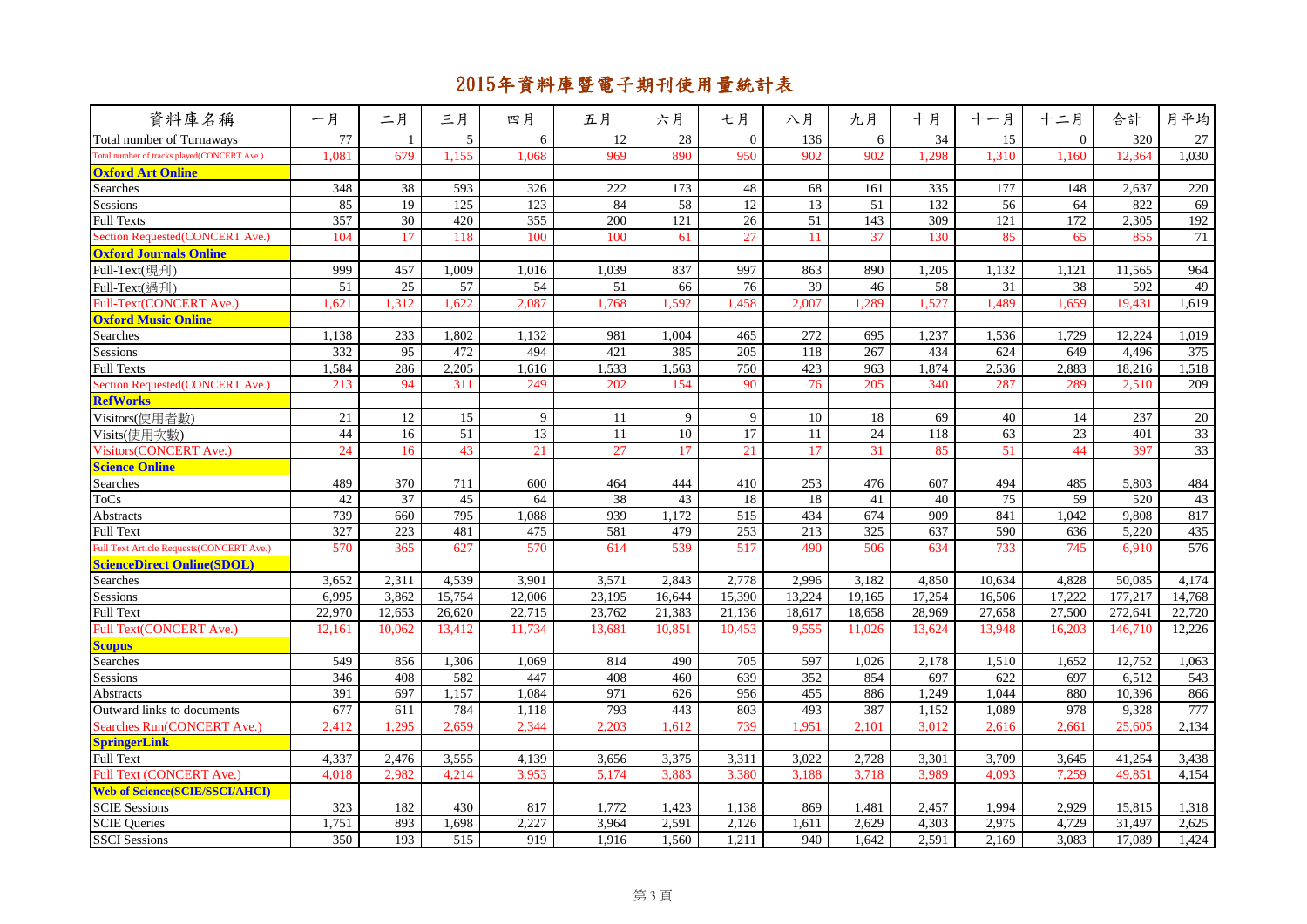| 資料庫名稱                          | 一月      | 二月              | 三月      | 四月              | 五月              | 六月                 | 七月      | 八月             | 九月      | 十月              | 十一月            | 十二月     | 合計           | 月平均             |
|--------------------------------|---------|-----------------|---------|-----------------|-----------------|--------------------|---------|----------------|---------|-----------------|----------------|---------|--------------|-----------------|
| <b>SSCI</b> Queries            | 1,903   | 962             | 2,162   | 2,173           | 4,214           | 2,987              | 2,352   | 1,755          | 2.980   | 4.688           | 3,535          | 5,116   | 34,827       | 2,902           |
| <b>AHCI</b> Sessions           | 304     | 177             | 427     | 671             | 1,472           | 1,162              | 908     | 744            | 1,270   | 1,941           | 1,595          | 2,537   | 13,208       | 1,101           |
| <b>AHCI</b> Queries            | 1.607   | 857             | 1,579   | 1,634           | 3,502           | 2,218              | 1,853   | 1,438          | 2,424   | 3,736           | 2,539          | 4,284   | 27,671       | 2,306           |
| Queries(CONCERT Ave.)          | 7,412   | 2,058           | 4,543   | 5,254           | 9,921           | 4,063              | 2,660   | 3,004          | 3,437   | 3,393           | 2,724          | 3,871   | 52,340       | 4,362           |
| <b>Wiley Online Library</b>    |         |                 |         |                 |                 |                    |         |                |         |                 |                |         |              |                 |
| Table of Contents              | 1,804   | 1,196           | 1,888   | 1,783           | 1,654           | 1,371              | 2,203   | 1,357          | 1,505   | 1,913           | 1,774          | 1,454   | 19,902       | 1,659           |
| Abstracts                      | 5,282   | 3,125           | 5,015   | 5,443           | 5,421           | 4,582              | 5,122   | 4,188          | 3,650   | 5,463           | 4,677          | 4,509   | 56,477       | 4,706           |
| <b>Full Text</b>               | 6.540   | 3,954           | 6.420   | 7,071           | 6.600           | 5.462              | 6,128   | 5,061          | 5,124   | 7.676           | 6.801          | 6.607   | 73,444       | 6,120           |
| Full Text(CONCERT Ave.)        | 9,790   | 5,160           | 9.944   | 8,269           | 8,633           | 7,800              | 8,052   | 6,799          | 7,512   | 8,701           | 8,010          | 9.669   | 98,339       | 8,195           |
| <mark>天下知識庫</mark><br>Searches |         |                 |         |                 |                 |                    |         |                |         |                 |                |         |              |                 |
|                                | 1,458   | 1,050           | 2,351   | 1,353           | 2,058           | 1.476              | 784     | 211            | 1,258   | 2,258           | 3,995          | 3,819   | 22,071       | 1,839           |
| Full Text                      | 383     | 476             | 698     | 559             | 772             | 202                | 455     | 452            | 298     | 712             | 585            | 1,302   | 6,894        | 575             |
| <b>Full Text(CONCERT Ave.)</b> | 281     | 229             | 442     | 212             | 390             | 208                | 226     | 206            | 140     | 306             | 305            | 337     | 3,282        | 274             |
| 中國博碩士論文全文資料庫                   |         |                 |         |                 |                 |                    |         |                |         |                 |                |         |              |                 |
| (臺灣碩睿站點)                       |         |                 |         |                 |                 |                    |         |                |         |                 |                |         |              |                 |
| Searches(檢索)                   | 4,413   | 2,569           | 4,502   | 4,056           | 3,573           | 3,133              | 189     | 1,245          | 2,706   | 2,195           | 3,518          | 1,050   | 33,149       | 2,762           |
| Sessions(登錄)                   | 2,338   | 1,396           | 2,447   | 2,018           | 1,826           | 1.664              | 85      | 704            | 1,554   | 1,433           | 2,129          | 605     | 18,199       | 1,517           |
| Full Text(下載)                  | 1,046   | 706             | 680     | 822             | 816             | 579                | 72      | 420            | 286     | 347             | 925            | 429     | 7,128        | 594             |
| Full Text(CONCERT Ave.)        | 411     | 232             | 236     | 280             | 253             | 219                | N/A     | 74             | 112     | 86              | 272            | N/A     | 2,175        | 198             |
| 中國博碩士論文全文資料庫                   |         |                 |         |                 |                 |                    |         |                |         |                 |                |         |              |                 |
| (青島站點)                         |         |                 |         |                 |                 |                    |         |                |         |                 |                |         |              |                 |
| Searches(檢索)                   | 47      | $\overline{0}$  | 13      | 12              | 8               | $42\,$             | 203     | 956            | 2,228   | 2,774           | 5,352          | 6,801   | 18,436       | 1,536           |
| Full Text(下載)                  | 28      | 8               | 10      | $\overline{11}$ | 88              | 80                 | 282     | 306            | 309     | 743             | 1,123          | 1,602   | 4,590        | 383             |
| 中國期刊全文資料庫                      |         |                 |         |                 |                 |                    |         |                |         |                 |                |         |              |                 |
| (臺灣碩睿站點)                       |         |                 |         |                 |                 |                    |         |                |         |                 |                |         |              |                 |
| Searches(檢索)                   | 13.271  | 6.600           | 11,202  | 10,803          | 14,413          | 10.962             | 316     | 4.425          | 7.733   | 7.489           | 9,718          | 6.402   | 103,334      | 8,611           |
| Sessions(登錄)                   | 2,955   | 1,577           | 2.835   | 2,570           | 2.779           | 2,478              | 98      | 895            | 1,851   | 1.649           | 2.615          | 1.100   | 23,402       | 1.950           |
| Full Text(下載)                  | 8,769   | 5,378           | 5,518   | 7,266           | 9,029           | 4,819              | 137     | 2,396          | 3,489   | 3,790           | 5,830          | 2,631   | 59,052       | 4,921           |
| Full Text(CONCERT Ave.)(所有專輯)  | 915     | 723             | 838     | 829             | 826             | 745                | N/A     | 261            | 406     | 366             | 647            | N/A     | 6.556        | 596             |
| 中國期刊全文資料庫                      |         |                 |         |                 |                 |                    |         |                |         |                 |                |         |              |                 |
| (青島站點)                         |         |                 |         |                 |                 |                    |         |                |         |                 |                |         |              |                 |
| Searches(檢索)                   | 130     | 40              | 613     | 228             | 459             | 222                | 1,572   | 1,409          | 2,300   | 3,535           | 5,967          | 8.529   | 25,004       | 2,084           |
| Full Text(下載)                  | 111     | $\overline{27}$ | 80      | 119             | 266             | 200                | 1,819   | 1,343          | 1.675   | 2.896           | 4,268          | 5.876   | 18.680       | 1.557           |
| 華藝線上圖書館                        |         |                 |         |                 |                 |                    |         |                |         |                 |                |         |              |                 |
| 華藝點選次數                         | 269,256 | 85,845          | 201,785 | 213,755         | 319,890         | 355,241            | 166,768 | 129,359        | 144,664 | 254,860         | 290,579        | 321,584 | 2,753,586    | 229,466         |
| Full Text(CEPS電子全文下載數)         | 16,573  | 7,632           | 17,188  | 15,744          | 17,331          | 18,138             | 12,294  | 10,307         | 12,734  | 18,942          | 22,201         | 21,848  | 190,932      | 15,911          |
| Full Text(CONCERT Ave.)        | 3,438   | 2,319           | 4.128   | 3,869           | 4.045           | 3,114              | 2,666   | 2,006          | 2.676   | 4.348           | 4.435          | 4.602   | 41.646       | 3,471           |
| Full Text(CETD電子全文下載數)         | 1,413   | 1,150           | 1,178   | 1,284           | 1,503           | 1,259              | 1,180   | 911            | 899     | 1,929           | 1,978          | 2,099   | 16,783       | 1,399           |
| Full Text(CONCERT Ave.)        | 579     | 389             | 564     | 557             | 554             | 481                | 376     | 336            | 369     | 609             | 471            | 512     | 5,797        | 483             |
| 慧科大中華新聞網(台灣版)                  |         |                 |         |                 |                 |                    |         |                |         |                 |                |         |              |                 |
| 瀏覽次數                           | 121     | 230             | 208     | 730             | 265             | 1.000              | 868     | $\overline{0}$ | 2       | 850             | $\overline{0}$ | 52      | 4,326        | 361             |
|                                | 86      | 33              | 49      | 17              | $\overline{31}$ | 46                 | 31      | 11             | 21      | $\overline{22}$ | 12             | 64      | 423          | $\overline{35}$ |
| 登錄次數<br>瀏覽次數(CONCERT Ave.)     |         |                 |         |                 |                 |                    |         |                |         |                 |                |         |              |                 |
|                                |         |                 |         |                 |                 | 因各校使用量落差極大,故不提供平均值 |         |                |         |                 |                |         | $\mathbf{0}$ | $\overline{0}$  |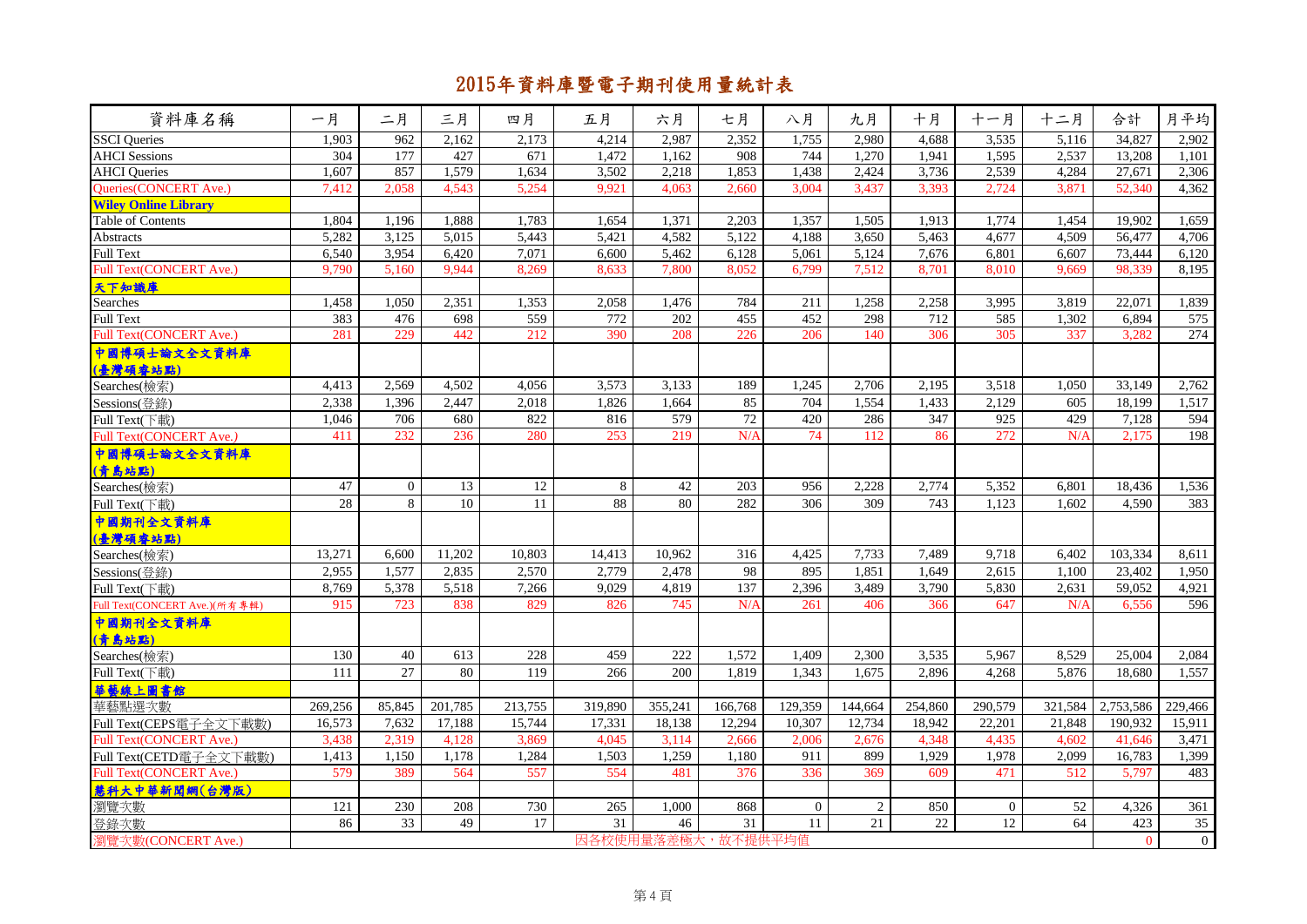| 資料庫名稱                                                         | 一月              | 二月             | 三月              | 四月              | 五月     | 六月                   | 七月              | 八月     | 九月              | 十月              | 十一月             | 十二月    | 合計      | 月平均             |
|---------------------------------------------------------------|-----------------|----------------|-----------------|-----------------|--------|----------------------|-----------------|--------|-----------------|-----------------|-----------------|--------|---------|-----------------|
| (二)参加國家實驗研究院科技政策研究與資訊中心CONCERT聯盟部份(National Academic License) |                 |                |                 |                 |        |                      |                 |        |                 |                 |                 |        |         |                 |
| <b>OCLC FirstSearch</b>                                       |                 |                |                 |                 |        |                      |                 |        |                 |                 |                 |        |         |                 |
| Searches                                                      | 23              | 40             | 28              | 36              | 48     | 15                   | 22              | 18     | 13              | 41              | 73              | 54     | 411     | $\overline{34}$ |
| <b>Sessions</b>                                               | 318             | 302            | 343             | 397             | 456    | 395                  | 385             | 416    | 336             | 426             | 448             | 435    | 4.657   | 388             |
| Searches(CONCERT Ave.)                                        | 72              | 62             | 81              | 70              | 35     | 38                   | 28              | 24     | 31              | 51              | N/A             | N/A    | 492     | 49              |
| <b>ProQuest Dissertations and</b>                             |                 |                |                 |                 |        |                      |                 |        |                 |                 |                 |        |         |                 |
| <b>Theses(PODT)</b>                                           |                 |                |                 |                 |        |                      |                 |        |                 |                 |                 |        |         |                 |
| Searches                                                      | 1.547           | 1.136          | 1,924           | 1.863           | 1,935  | 1,256                | 1.099           | 670    | 1.179           | 1.462           | 2,024           | 1.681  | 17.776  | 1,481           |
| Citations/Abstracts                                           | 106             | 534            | 193             | 581             | 317    | 156                  | 280             | 105    | 721             | 1,136           | 704             | 361    | 5,194   | 433             |
| <b>FT</b> Articles                                            | 203             | 104            | 296             | 374             | 422    | 548                  | 173             | 211    | 303             | 625             | 607             | 538    | 4.404   | 367             |
| Citations/Abstracts(CONCERT Ave.)                             |                 |                |                 |                 |        | PQDT部分單位使用統計有疑慮,故不公布 |                 |        |                 |                 |                 |        |         | $\overline{0}$  |
| <b>OmniFile Full Text Select</b>                              |                 |                |                 |                 |        |                      |                 |        |                 |                 |                 |        |         |                 |
| (EBSCO)                                                       |                 |                |                 |                 |        |                      |                 |        |                 |                 |                 |        |         |                 |
| Searches                                                      | 10,377          | 6,216          | 14,170          | 13,320          | 14,504 | 13,164               | 11,081          | 11,205 | 12,198          | 20,626          | 18,825          | 19,617 | 165,303 | 13,775          |
| Sessions                                                      | 3,342           | 1.926          | 4,774           | 4,296           | 4,742  | 4.145                | 3,590           | 3,184  | 4.189           | 6,508           | 5,954           | 5,851  | 52,501  | 4,375           |
| Abstracts                                                     | 922             | 246            | 588             | 396             | 517    | 478                  | 265             | 251    | 388             | 411             | 785             | 260    | 5,507   | 459             |
| <b>Total Full Text</b>                                        | 969             | 473            | 787             | 708             | 698    | 1,011                | 591             | 423    | 500             | 669             | 775             | 618    | 8,222   | 685             |
| Full Text(CONCERT Ave.)                                       | 124             | 68             | 124             | 101             | 110    | 82                   | 69              | 62     | 75              | 108             | 90              | 132    | 1.145   | 95              |
| <b>Reaxys</b>                                                 |                 |                |                 |                 |        |                      |                 |        |                 |                 |                 |        |         |                 |
| Searches                                                      | 4,886           | 3,168          | 6,308           | 5,973           | 4,378  | 4,541                | 5,740           | 5,424  | 5,694           | 4,943           | 4,604           | 5,701  | 61,360  | 5,113           |
| Searches (CONCERT Ave.)                                       | 1.088           | 772            | 1.386           | 1.143           | 1.241  | 1.614                | 1.710           | 1.468  | 1.483           | 1.313           | 1.080           | 1.232  | 15.530  | 1.294           |
| (三) CONCERT聯盟以外部份                                             |                 |                |                 |                 |        |                      |                 |        |                 |                 |                 |        |         |                 |
| <b>ACM</b>                                                    |                 |                |                 |                 |        |                      |                 |        |                 |                 |                 |        |         |                 |
| Searches                                                      | 532             | 130            | 265             | 321             | 479    | 263                  | 191             | 123    | 318             | 458             | 306             |        | 3,387   | 282             |
| <b>Article Requests</b>                                       | 920             | 228            | 385             | 365             | 481    | 450                  | 226             | 275    | 319             | 478             | 581             | 1,007  | 5,715   | 476             |
| <b>ACS</b>                                                    |                 |                |                 |                 |        |                      |                 |        |                 |                 |                 |        |         |                 |
| Searches                                                      | 2,844           | 1,945          | 4,360           | 3,142           | 2,438  | 2,090                | 1,720           | 1,310  | 1,565           | 2,068           | 1,714           | 1,421  | 26,617  | 2,218           |
| <b>ToCs</b>                                                   | 1,056           | 879            | 1,517           | 1,164           | 1,175  | 1.067                | 1.009           | 820    | 1.028           | 1.005           | 935             | 951    | 12,606  | 1,051           |
| Abstracts                                                     | 3,980           | 3,099          | 5,513           | 4,872           | 4,436  | 3,504                | 3,683           | 3,233  | 4,590           | 6,375           | 5,113           | 4,728  | 53,126  | 4,427           |
| <b>Total Full Text</b>                                        | 4.683           | 3,977          | 7.801           | 6.072           | 5,066  | 4.081                | 5.087           | 3.956  | 5.035           | 6.560           | 5,825           | 5,366  | 63,509  | 5,292           |
| <b>Alexander Music Online</b>                                 |                 |                |                 |                 |        |                      |                 |        |                 |                 |                 |        |         |                 |
| Searches                                                      | 1,352           | 76             | 1,016           | 1,457           | 1,967  | 1,106                | 784             | 528    | 908             | 2,671           | 1,570           | 2,326  | 15,761  | 1,313           |
| Clicks                                                        | 63              | $\overline{4}$ | 49              | 110             | 97     | 51                   | 29              | 28     | 11              | 193             | 44              | 125    | 804     | 67              |
| Views                                                         | 89              | $\overline{4}$ | $\overline{53}$ | 119             | 112    | 58                   | $\overline{39}$ | 28     | 16              | 266             | 90              | 156    | 1,030   | 86              |
| Playbacks by collection                                       | 96              | 5 <sup>5</sup> | $\overline{73}$ | 145             | 157    | 196                  | 60              | 139    | 18              | 121             | 124             | 154    | 1,288   | 107             |
| AREMOS經濟統計資料庫(網路版)                                            |                 |                |                 |                 |        |                      |                 |        |                 |                 |                 |        |         |                 |
| 登入數                                                           | 18              | 6              | 15              | 21              | 9      | 33                   | 19              | 9      | $\overline{35}$ | 44              | 21              | 13     | 243     | 20              |
| <b>Art &amp; Architecture Complete</b>                        |                 |                |                 |                 |        |                      |                 |        |                 |                 |                 |        |         |                 |
| (EBSCO)                                                       |                 |                |                 |                 |        |                      |                 |        |                 |                 |                 |        |         |                 |
| <b>Searches</b>                                               | 2,960           | 1.593          | 2,331           | 2,124           | 2,350  | 2,133                | 2,625           | 1.696  | 2,437           | 3,962           | 3,560           | 2,697  | 30,468  | 2,539           |
| Sessions                                                      | 573             | 313            | 587             | 498             | 569    | 516                  | 481             | 342    | 565             | 830             | 747             | 594    | 6,615   | 551             |
| Abstracts                                                     | 11              | 17             | 88              | 38              | 112    | 18                   | $\tau$          | 34     | 50              | 154             | 54              | 108    | 691     | 58              |
| <b>Total Full Text</b>                                        | $\overline{13}$ | 28             | 50              | $\overline{35}$ | 87     | 45                   | 24              | 47     | 43              | $\overline{76}$ | $\overline{31}$ | 42     | 521     | 43              |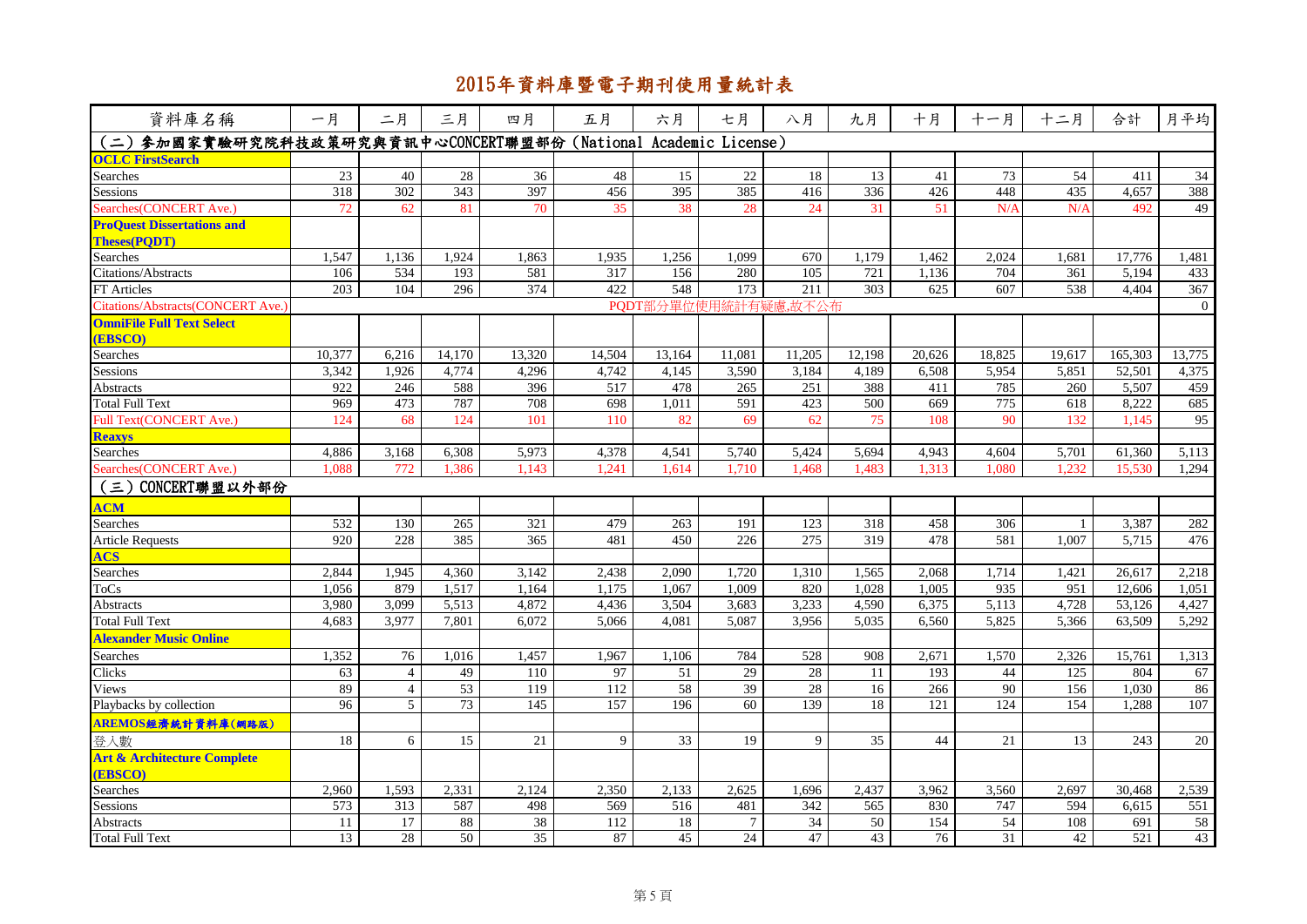| 資料庫名稱                                                            | 一月              | 二月             | 三月             | 四月               | 五月              | 六月             | 七月              | 八月               | 九月              | 十月             | 十一月             | 十二月            | 合計              | 月平均             |
|------------------------------------------------------------------|-----------------|----------------|----------------|------------------|-----------------|----------------|-----------------|------------------|-----------------|----------------|-----------------|----------------|-----------------|-----------------|
| <b>Computer &amp; Applied Science</b><br><b>Complete (EBSCO)</b> |                 |                |                |                  |                 |                |                 |                  |                 |                |                 |                |                 |                 |
| <b>Searches</b>                                                  | 2,967           | 1,583          | 2,259          | 2,069            | 2,319           | 2,143          | 2,625           | 1,727            | 2,433           | 3,820          | 3,492           | 2,665          | 30,102          | 2,509           |
| Sessions                                                         | 593             | 317            | 595            | 514              | 581             | 528            | 489             | $\overline{372}$ | 581             | 833            | 755             | 603            | 6,761           | 563             |
| Abstracts                                                        | 46              | 29             | 71             | 45               | 41              | 37             | 54              | 61               | 65              | 63             | 60              | 55             | 627             | 52              |
| <b>Total Full Text</b>                                           | $\overline{37}$ | 33             | 76             | 44               | 77              | 74             | $\overline{34}$ | 69               | 51              | 65             | 61              | 47             | 668             | 56              |
| <b>Credo Reference</b>                                           |                 |                |                |                  |                 |                |                 |                  |                 |                |                 |                |                 |                 |
| Searches                                                         | 159             | 122            | 853            | $\overline{7}$   | 59              | 43             | 85              | 63               | 77              | 188            | 359             | 58             | 2,073           | 173             |
| <b>Sessions</b>                                                  | 95              | 78             | 112            | 77               | 85              | 79             | 73              | 80               | 70              | 113            | 255             | 131            | 1,248           | 104             |
| Page Views                                                       | 394             | 341            | 1,972          | 61               | 177             | 112            | 235             | 196              | 239             | 702            | 817             | 322            | 5,568           | 464             |
| DDC數位化論文典藏聯盟                                                     |                 |                |                |                  |                 |                |                 |                  |                 |                |                 |                |                 |                 |
| Searches                                                         | 404             | 118            | 387            | 312              | 560             | 277            | 387             | 453              | 420             | 760            | 1,095           | 495            | 5,668           | 472             |
| Sessions                                                         | 305             | 120            | 349            | 286              | 386             | 243            | 349             | 404              | 330             | 592            | 786             | 404            | 4.554           | 380             |
| <b>Full Text</b>                                                 | 297             | 87             | 264            | 251              | 185             | 283            | 264             | 399              | 240             | 494            | 539             | 285            | 3,588           | 299             |
| <b>EAI</b>                                                       |                 |                |                |                  |                 |                |                 |                  |                 |                |                 |                |                 |                 |
| Searches                                                         | 251             | 100            | 183            | 41               | $\overline{31}$ | 38             | 31              | $\overline{31}$  | $\overline{36}$ | 40             | $\overline{33}$ | 36             | 851             | $\overline{71}$ |
| <b>Full Text</b>                                                 | $\mathbf{0}$    | $\Omega$       | $\theta$       | 397              | 11              | 1,201          | 8               | $\overline{2}$   | 193             | 34             | 43              | 48             | 1,937           | 161             |
| <b>Education Research Complete</b>                               |                 |                |                |                  |                 |                |                 |                  |                 |                |                 |                |                 |                 |
| <b>(EBSCO)</b>                                                   |                 |                |                |                  |                 |                |                 |                  |                 |                |                 |                |                 |                 |
| Searches                                                         | 3,622           | 2,130          | 2,771          | 2,699            | 2,799           | 2,762          | 3,193           | 2,272            | 3,235           | 5,210          | 4,529           | 3,301          | 38,523          | 3,210           |
| Sessions                                                         | 873             | 576            | 834            | 841              | 891             | 885            | 847             | 628              | 945             | 1,325          | 1,283           | 1,064          | 10,992          | 916             |
| <b>Abstracts</b>                                                 | 963             | 575            | 701            | 467              | 514             | 754            | 668             | 405              | 1,635           | 1,334          | 4,780           | 1,531          | 14,327          | 1,194           |
| <b>Total Full Text</b>                                           | 589             | 635            | 613            | 675              | 721             | 715            | 740             | 761              | 718             | 927            | 1,293           | 848            | 9,235           | 770             |
| <b>EndNote</b>                                                   |                 |                |                |                  |                 |                |                 |                  |                 |                |                 |                |                 |                 |
| Link-ins (desktop)                                               | 33              | 13             | 77             | 31               | $\overline{24}$ | 23             | 28              | 10               | 97              | 53             | 58              | 94             | 541             | 45              |
| Queries (desktop)                                                | 1,072           | 762            | 1,181          | 348              | 528             | 648            | 459             | 268              | 313             | 634            | 602             | 842            | 7,657           | 638             |
| 瀏覽數                                                              | 2,191           | 1,034          | 3,906          | 2,245            | 2,120           | 1,266          | 2,039           | 1,609            | 4,207           | 5,500          | 3,073           | 1,484          | 30,674          | 2,556           |
| 訪客數                                                              | 291             | 155            | 456            | 273              | 293             | 246            | 269             | 247              | 490             | 568            | 462             | 317            | 4.067           | 339             |
| 人次                                                               | 225             | 135            | 309            | 210              | 217             | 181            | 206             | 205              | 332             | 402            | 324             | 217            | 2.963           | 247             |
| <b>ERIC (EBSCO)</b>                                              |                 |                |                |                  |                 |                |                 |                  |                 |                |                 |                |                 |                 |
| Searches                                                         | 10,796          | 6,344          | 14,366         | 13,743           | 14,709          | 13,552         | 10,998          | 11,341           | 12,536          | 21,775         | 20,002          | 20,579         | 170,741         | 14,228          |
| Sessions                                                         | 3,347           | 1,924          | 4,751          | 4,352            | 4,756           | 4,125          | 3,541           | 3,141            | 4,221           | 6,590          | 6,100           | 5,960          | 52,808          | 4,401           |
| <b>Abstracts</b>                                                 | 955             | 880            | 1,128          | 591              | 653             | 747            | 773             | 679              | 1,333           | 1,841          | 2,440           | 1,222          | 13,242          | 1,104           |
| <b>ERIC (ProQuest)</b>                                           |                 |                |                |                  |                 |                |                 |                  |                 |                |                 |                |                 |                 |
| Searches                                                         | 1,522           | 1,110          | 1,991          | 1,655            | 1,136           | 983            | 1,000           | 674              | 890             | 1,415          | 985             | 1,014          | 14,375          | 1,198           |
| Citations/Abstracts                                              | 423             | 2,846          | 1,911          | 1,837            | 2,071           | 836            | 428             | 855              | 974             | 1,083          | 698             | 298            | 14,260          | 1,188           |
| FT Articles                                                      | 2               | $\Omega$       | $\mathbf{1}$   | $\sqrt{2}$       | $\overline{0}$  | $\overline{2}$ | 6               | $\mathbf{1}$     | 10              | 21             | 18              | 3              | 66              | 6               |
| <b>GreenFILE (EBSCO)</b>                                         |                 |                |                |                  |                 |                |                 |                  |                 |                |                 |                |                 |                 |
| Searches                                                         | 10,027          | 6,070          | 13,691         | 12,944           | 14,120          | 12,715         | 10,638          | 10,997           | 11,936          | 20,208         | 18,177          | 19,312         | 160,835         | 13,403          |
| Sessions                                                         | 3,183           | 1,837          | 4,598          | 4,101            | 4,547           | 3,928          | 3,447           | 3,053            | 4,049           | 6,361          | 5,621           | 5,676          | 50,401          | 4,200           |
| Abstracts                                                        | 15              | 6              | $\sqrt{2}$     | $\mathbf{1}$     | $\overline{4}$  | 3              | $\overline{c}$  | $\overline{c}$   | 29              | 9              | 16              | 6              | $\overline{95}$ | 8               |
| <b>Total Full Text</b>                                           | $\mathbf{1}$    | $\overline{0}$ | $\overline{0}$ | $\boldsymbol{0}$ | $\overline{2}$  | $\theta$       | $\overline{0}$  | $\overline{2}$   | $\overline{0}$  | $\overline{0}$ | $\overline{0}$  | $\overline{0}$ | 5 <sup>5</sup>  | $\overline{0}$  |
| <b>Humanities International</b>                                  |                 |                |                |                  |                 |                |                 |                  |                 |                |                 |                |                 |                 |
| <b>Complete (EBSCO)</b>                                          |                 |                |                |                  |                 |                |                 |                  |                 |                |                 |                |                 |                 |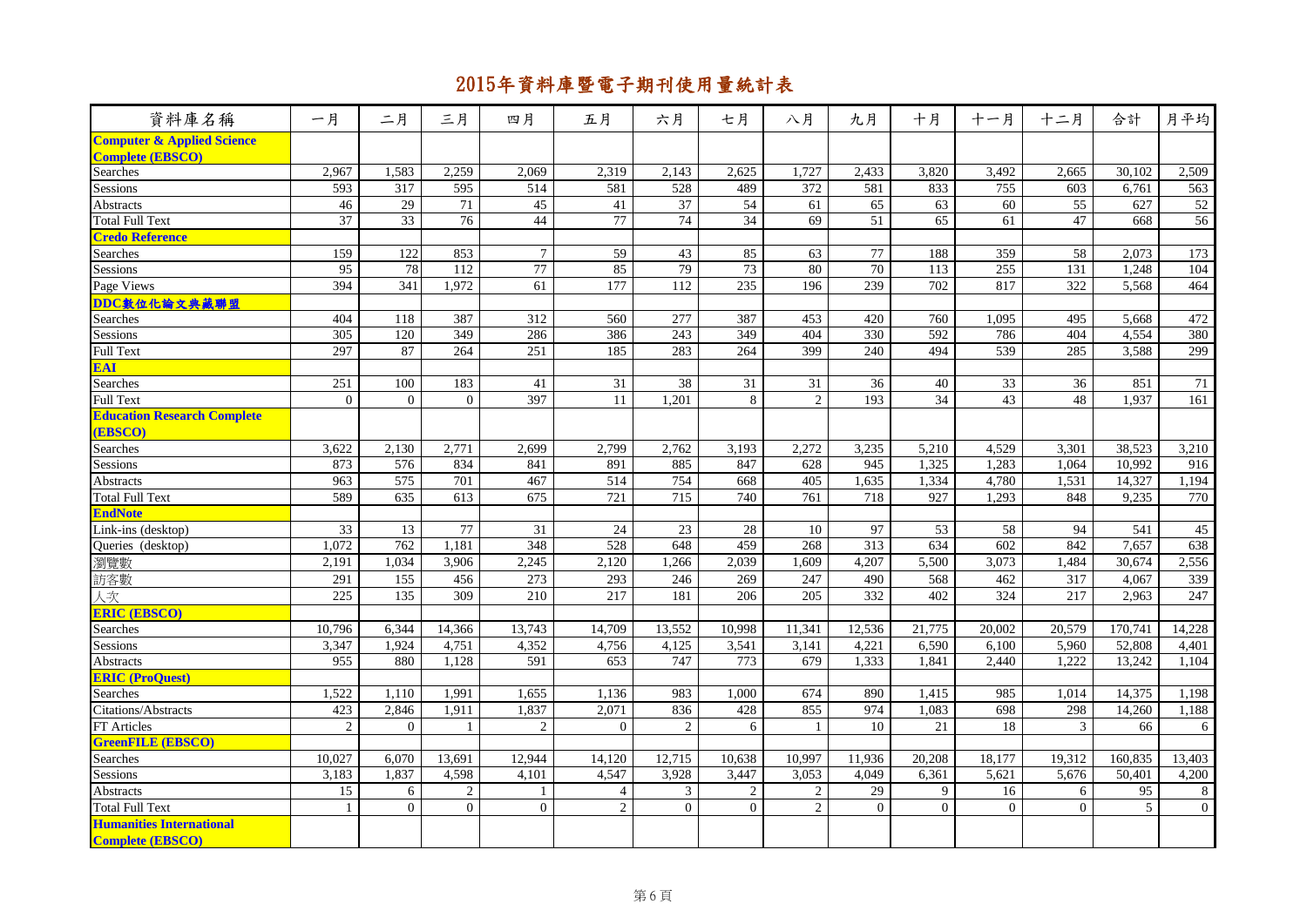| 資料庫名稱                  | $\overline{\phantom{0}}$ | - 12<br>$\overline{\phantom{0}}$ | $-$ n<br>$\overline{\phantom{0}}$ | 四月    | 五月           | 上尸<br>ハカ         | . ب                 | $\sim$ / $\sim$ | n<br>ルス | $\blacksquare$ | –             | $\overline{\phantom{a}}$<br>$\overline{\phantom{0}}$<br>- | 合計                                         | 平均    |
|------------------------|--------------------------|----------------------------------|-----------------------------------|-------|--------------|------------------|---------------------|-----------------|---------|----------------|---------------|-----------------------------------------------------------|--------------------------------------------|-------|
| Searches               | 3,035                    | 1,624                            | 2,385                             | 2,118 | 2,361        | 2.252<br>ر رے یہ | 2733<br>ر د ، ، ، ، | 1,798           | 2,550   | 4,257          | 3,686         | 2.793<br>2,173                                            | 31,593                                     | 2,633 |
| Sessions               | 614                      | 343                              | 616                               | 534   | 612          | 577              | 532                 | 396             | 620     | 923            | 852           | 658                                                       | 7 277<br>$\overline{1}$ , $\overline{2}$ , | 606   |
| Abstracts              | 70                       | 45                               | 02                                |       | 77           | 38               | 34                  | 43              | 65      | 151            | 156           | 116                                                       | 951                                        | 79    |
| <b>Total Full Text</b> | 163                      | 72                               | 112                               |       | 135<br>1 J J | 130              | 166                 | 115             | 114     | 214            | 500<br>ے بے ب | 183                                                       | 2,011                                      | 168   |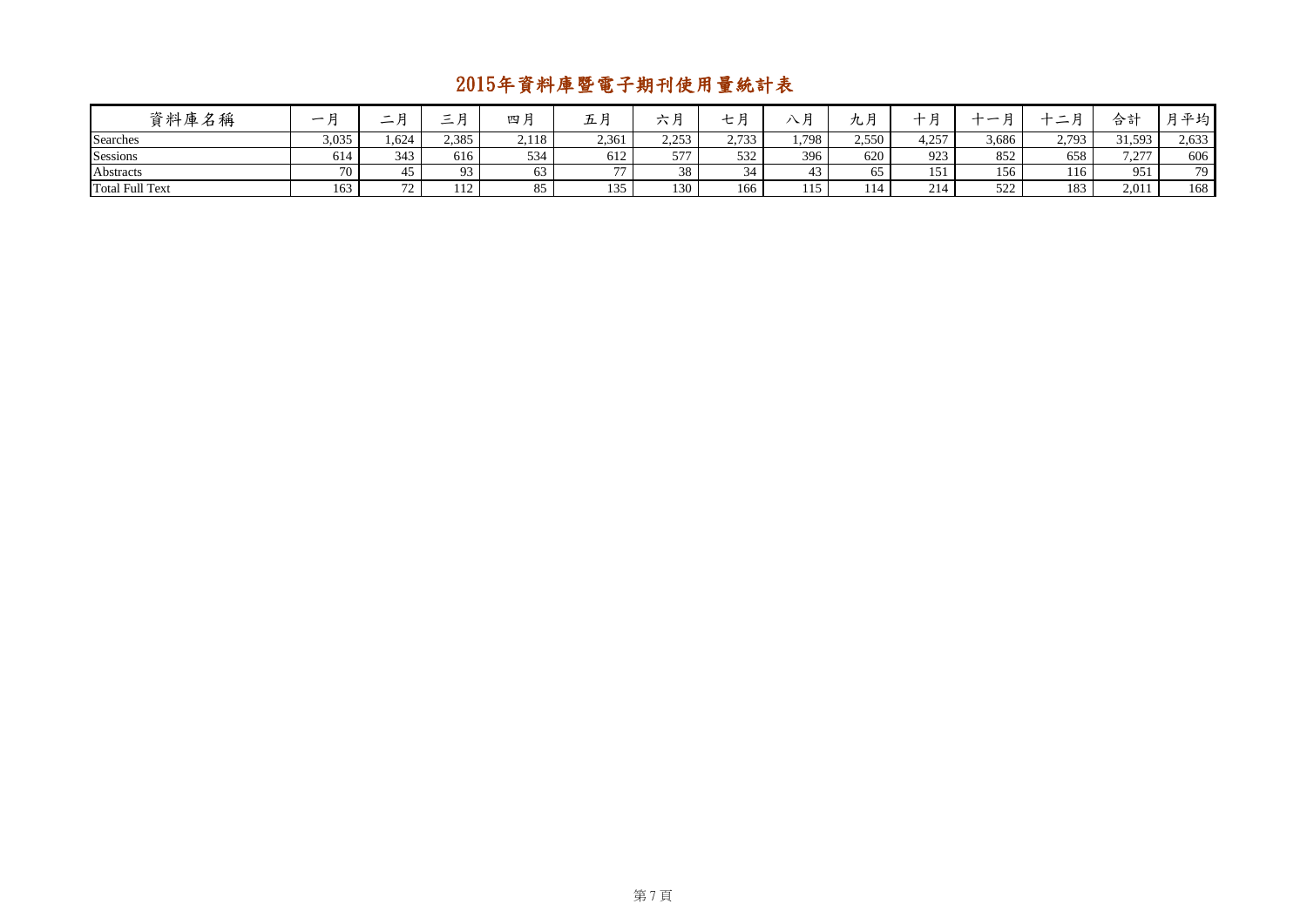| 資料庫名稱                           | 一月              | 二月              | 三月     | 四月     | 五月          | 六月              | 七月             | 八月              | 九月               | 十月     | 十一月    | 十二月             | 合計      | 月平均    |
|---------------------------------|-----------------|-----------------|--------|--------|-------------|-----------------|----------------|-----------------|------------------|--------|--------|-----------------|---------|--------|
| MagV電子雜誌                        |                 |                 |        |        |             |                 |                |                 |                  |        |        |                 |         |        |
| 瀏覽次數                            | 969             | 593             | 949    | 649    | 435         | 920             | 496            | 1,100           | 920              | 1,002  | 1,307  | 998             | 10,338  | 862    |
| <b>PNAS</b>                     |                 |                 |        |        |             |                 |                |                 |                  |        |        |                 |         |        |
| Searches                        | 449             | 409             | 578    | 442    | 361         | 245             | 206            | 178             | $\overline{272}$ | 391    | 373    | 341             | 4.245   | 354    |
| Table of Contents               | $\overline{25}$ | 28              | 44     | 49     | 12          | $\overline{22}$ | $\overline{4}$ | 47              | $\overline{92}$  | 24     | 58     | $\overline{35}$ | 440     | 37     |
| Abstracts                       | 664             | 532             | 1,583  | 553    | 352         | 339             | 183            | 745             | 674              | 720    | 771    | 491             | 7,607   | 634    |
| <b>Full Text</b>                | 298             | 164             | 411    | 239    | 337         | 179             | 173            | 279             | 276              | 572    | 426    | 396             | 3,750   | 313    |
| <b>Professional Development</b> |                 |                 |        |        |             |                 |                |                 |                  |        |        |                 |         |        |
| <b>Collection (EBSCO)</b>       |                 |                 |        |        |             |                 |                |                 |                  |        |        |                 |         |        |
| Searches                        | 10,537          | 6,287           | 13,936 | 13,202 | 14,378      | 12,971          | 11,019         | 11,237          | 12,133           | 20,430 | 18,640 | 19,601          | 164,371 | 13,698 |
| Sessions                        | 3,335           | 1,934           | 4,687  | 4,271  | 4,776       | 4,120           | 3,625          | 3,191           | 4,197            | 6,489  | 5,912  | 5,868           | 52,405  | 4,367  |
| Abstracts                       | 212             | 78              | 143    | 215    | 317         | 279             | 277            | 260             | 376              | 313    | 243    | 337             | 3,050   | 254    |
| <b>Total Full Text</b>          | 148             | 91              | 139    | 235    | 342         | 412             | 318            | 308             | 337              | 326    | 352    | 307             | 3,315   | 276    |
| <b>PsycArticles (ProQuest)</b>  |                 |                 |        |        |             |                 |                |                 |                  |        |        |                 |         |        |
| <b>Searches</b>                 |                 |                 |        |        |             |                 |                |                 |                  |        | 1,036  | 1,167           | 2,203   | 184    |
| Citations/Abstracts             |                 |                 |        |        | 2015年11月起訂購 |                 |                |                 |                  |        | 70     | 167             | 237     | 20     |
| FT Articles                     |                 |                 |        |        |             |                 |                |                 |                  |        | 397    | 1.113           | 1,510   | 126    |
| <b>PsycArticles (EBSCO)</b>     |                 |                 |        |        |             |                 |                |                 |                  |        |        |                 |         |        |
| Searches                        | 11,027          | 6,482           | 14,895 | 14,026 | 15,108      | 13,564          | 11,826         | 11,501          | 12,895           | 21,331 |        |                 | 132,655 | 11,055 |
| Sessions                        | 3,681           | 2,105           | 5,045  | 4,701  | 4,996       | 4,318           | 3,753          | 3,300           | 4,398            | 6,752  |        | 2015年11月起停訂     | 43,049  | 3,587  |
| Abstracts                       | 694             | 410             | 810    | 1,037  | 568         | 560             | 496            | 374             | 490              | 903    |        |                 | 6,342   | 529    |
| <b>Total Full Text</b>          | 1,439           | 780             | 1,450  | 1,772  | 1,116       | 1,247           | 1,288          | 812             | 982              | 1,676  |        |                 | 12.562  | 1.047  |
| <b>RILM Abstracts of Music</b>  |                 |                 |        |        |             |                 |                |                 |                  |        |        |                 |         |        |
| <b>Literature (EBSCO)</b>       |                 |                 |        |        |             |                 |                |                 |                  |        |        |                 |         |        |
| Searches                        | 10,110          | 6,102           | 14,061 | 11,839 | 9,747       | 8,849           | 7,154          | 6,424           | 7,977            | 13,667 | 14,738 | 13,306          | 123,974 | 10,331 |
| Sessions                        | 3,242           | 1.846           | 4,668  | 3,677  | 3,127       | 2.714           | 2.355          | 1.919           | 2.628            | 4.077  | 4,007  | 3,697           | 37,957  | 3,163  |
| Abstracts                       | 129             | $\overline{27}$ | 342    | 481    | 138         | 82              | 35             | 36              | $\overline{52}$  | 177    | 1,308  | 301             | 3,108   | 259    |
| <b>SAGE HSS Package (484種)</b>  |                 |                 |        |        |             |                 |                |                 |                  |        |        |                 |         |        |
| <b>Total Full Text</b>          | 2.460           | 1.123           | 2,653  | 3,496  | 2,369       | 2.208           | 1.867          | 1.854           | 1,727            | 3.059  | 2,555  | 13.691          | 39,062  | 3,255  |
| WGSN(原StyleSight趨勢圖像資料庫)        |                 |                 |        |        |             |                 |                |                 |                  |        |        |                 |         |        |
| Forecast & Analysis             | 15,584          | 9.589           | 11,937 | 12,724 | 39,194      | 48,871          | 7.704          | 14.449          | 17.191           | 18.560 | 18,920 | 24.049          | 238,772 | 19.898 |
| Acer Walking Library 電子雜誌       |                 |                 |        |        |             |                 |                |                 |                  |        |        |                 |         |        |
| 閱讀次數                            | 401             | 543             | 568    | 679    | 513         | 388             | 625            | 431             | 744              | 809    | 519    | 503             | 6,723   | 560    |
| HyRead電子雜誌(20刊)                 |                 |                 |        |        |             |                 |                |                 |                  |        |        |                 |         |        |
| Searches (檢索)                   | 1,985           | 1,511           | 1,871  | 1,959  | 2,206       | 1,298           | 1,782          | 1,953           | 2,255            | 2,205  | 1,505  | 1,688           | 22,218  | 1,852  |
| Section Requests (全文使用量)        | 26,319          | 18.975          | 20.507 | 19.579 | 18,969      | 15.980          | 16.859         | 14.528          | 16.545           | 28.948 | 21.111 | 25.924          | 244,244 | 20,354 |
| Title Requests (使用冊數)           | 703             | 534             | 632    | 582    | 499         | 442             | 502            | 484             | 549              | 800    | 620    | 633             | 6,980   | 582    |
| MIC-AISP情報顧問服務資料庫               |                 |                 |        |        |             |                 |                |                 |                  |        |        |                 |         |        |
| Full Text(電子全文下載數)              | 458             | 339             |        |        |             |                 | 3月起停訂          |                 |                  |        |        |                 | 797     | 66     |
| Smile英語學習網                      |                 |                 |        |        |             |                 |                |                 |                  |        |        |                 |         |        |
| 瀏覽數                             | 1,007           | 804             | 1,271  | 1,906  | 750         | 641             | 1.997          | 1,786           | 1,056            | 2,315  | 1,025  | 2.032           | 16,590  | 1,383  |
| 訪客數                             | 69              | 116             | 96     | 119    | 79          | 79              | 113            | 95              | 88               | 143    | 94     | 120             | 1,211   | 101    |
|                                 |                 | 58              |        |        |             |                 | 78             | $\overline{73}$ | 78               |        |        | 99              | 958     |        |
| 人次                              | 64              |                 | 76     | 86     | 69          | 71              |                |                 |                  | 117    | 89     |                 |         | 80     |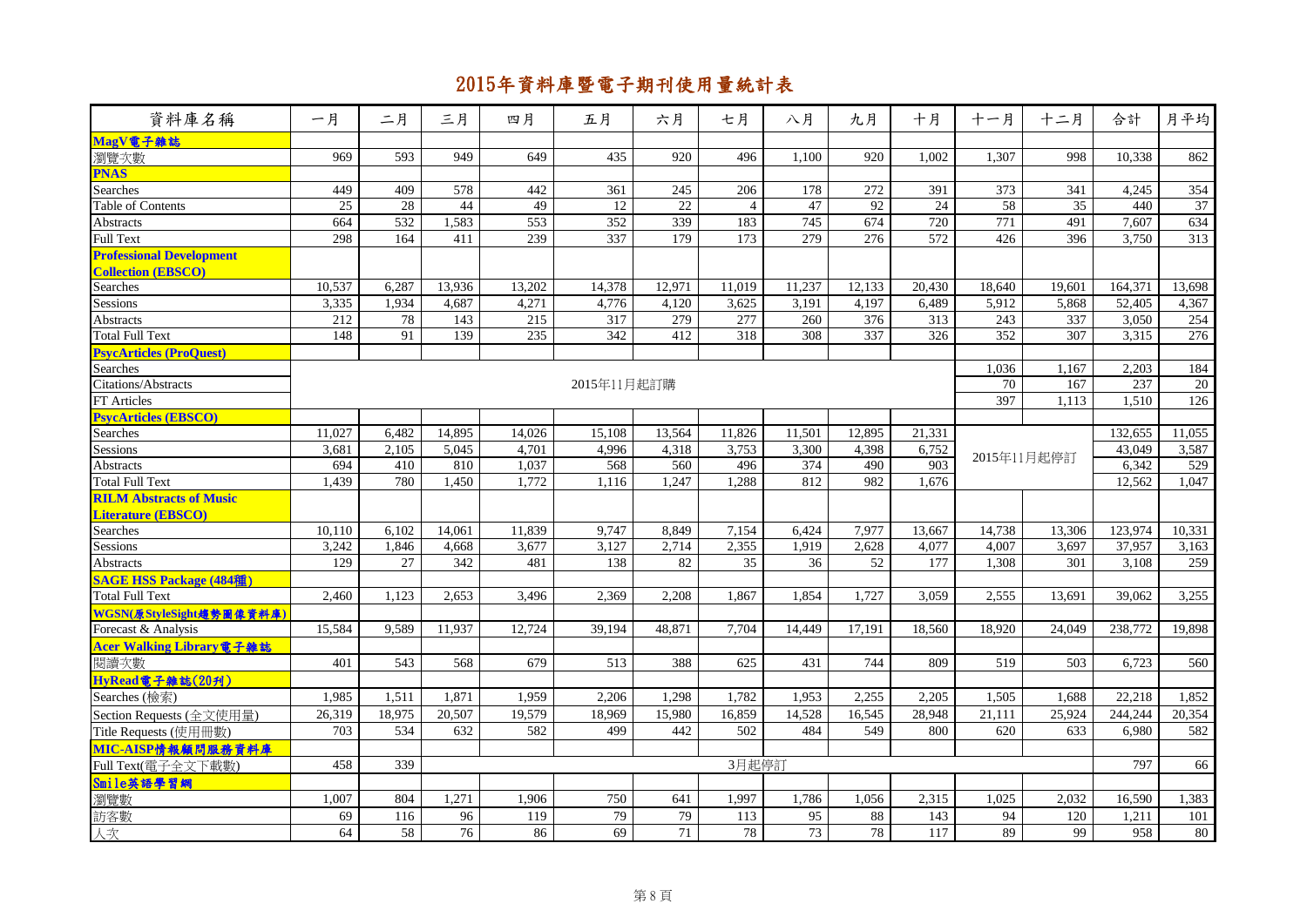| 資料庫名稱                        | 一月               | 二月              | 三月               | 四月               | 五月               | 六月               | 七月               | 八月             | 九月               | 十月                      | 十一月              | 十二月            | 合計             | 月平均              |
|------------------------------|------------------|-----------------|------------------|------------------|------------------|------------------|------------------|----------------|------------------|-------------------------|------------------|----------------|----------------|------------------|
| 全文報紙資料庫                      |                  |                 |                  |                  |                  |                  |                  |                |                  |                         |                  |                |                |                  |
| (原Udndata聯合知識庫)              |                  |                 |                  |                  |                  |                  |                  |                |                  |                         |                  |                |                |                  |
| 登入次數<br>内文點閱                 | 671              | 302             | 505              | 403              | 479              | 404              | 671              | 320            | 376              | 464                     | 367              | 601            | 5,563          | 464              |
|                              | 10,298           | 5,874           | 19,049           | 3,004            | 4,385            | 1,747            | 10,298           | 3,708          | 2,166            | 48,210                  | 4,187            | 7,127          | 120,053        | 10,004           |
| 大英線上教育版(BOLAE)               |                  |                 |                  |                  |                  |                  |                  |                |                  |                         |                  |                |                |                  |
| Document                     | 323              | 1,456           | 7,984            | 526              | 320              | 412              | 164              | 161            | $\overline{551}$ | 638                     | 1,347            | 1,411          | 15,293         | 1,274            |
| Queries                      | 70               | 196             | 744              | 110              | 43               | 83               | 67               | 51             | 111              | 126                     | 236              | 279            | 2,116          | 176              |
| Media                        | 14               | 8               | 89               | 28               | 20               | 22               | 2                | $\overline{3}$ | 32               | 44                      | 41               | 113            | 416            | 35               |
| Hits                         | 19,060           | 20,722          | 67,554           | 24,182           | 19,781           | 14,180           | 6,813            | 5,324          | 13,920           | 7,595                   | 27,814           | 27,205         | 254,150        | 21,179           |
| 中國基本古籍庫                      |                  |                 |                  |                  |                  |                  |                  |                |                  |                         |                  |                |                |                  |
| 訪客數                          | 34               | 32              | 50               | 58               | 42               | 31               | 39               | 19             | 30               | 40                      | 72               | 98             | 545            | 45               |
| 檢索次數                         | 199              | $\frac{145}{2}$ | 383              | 257              | 421              | 324              | 690              | 498            | 197              | 476                     | 313              | 528            | 4,431          | 369              |
| 閱讀次數                         | 531              | 1,030           | 1,090            | 2,439            | 797              | 1,352            | 1,743            | 750            | 353              | 2,413                   | 1,237            | 1,008          | 14,743         | 1,229            |
| <mark>中華文明百科全書</mark><br>瀏覽數 |                  |                 |                  |                  |                  |                  |                  |                |                  |                         |                  |                |                |                  |
|                              | 563              | 380             | 535              | 245              | 312              | 464              | 820              | 266            | 289              | 673                     | 450              | 703            | 5,700          | 475              |
| 訪客數                          | 178              | 122             | 154              | 108              | 127              | 125              | 108              | 107            | 113              | 131                     | 133              | 152            | 1,558          | 130              |
| 人次                           | 58               | 37              | 49               | 42               | 53               | 56               | 39               | 45             | 64               | 80                      | 83               | 101            | 707            | 59               |
| 世界美術資料庫                      |                  |                 |                  |                  |                  |                  |                  |                |                  |                         |                  |                |                |                  |
| 總次數                          | 382              | 160             | 148              | 161              | 136              | 111              | 118              | 26             | 108              | 225                     | 203              | 178            | 1,956          | 163              |
| 巨匠電腦學院:職能導向系列                |                  |                 |                  |                  |                  |                  |                  |                |                  |                         |                  |                |                |                  |
| 瀏覽數                          | $\overline{0}$   | $\Omega$        | $\overline{0}$   | $\overline{0}$   | $\mathbf{0}$     | $\mathbf{0}$     | $\overline{0}$   | $\Omega$       | $\overline{0}$   | $\overline{0}$          | $\Omega$         | $\overline{0}$ | $\theta$       | $\boldsymbol{0}$ |
| 訪客數                          | $\boldsymbol{0}$ | $\overline{0}$  | $\overline{0}$   | $\boldsymbol{0}$ | $\mathbf{0}$     | $\boldsymbol{0}$ | $\boldsymbol{0}$ | $\overline{0}$ | $\overline{0}$   | $\mathbf{0}$            | $\boldsymbol{0}$ | $\overline{0}$ | $\mathbf{0}$   | $\boldsymbol{0}$ |
| 人次                           | $\overline{0}$   | $\overline{0}$  | $\overline{0}$   | $\overline{0}$   | $\mathbf{0}$     | $\mathbf{0}$     | $\overline{0}$   | $\overline{0}$ | $\mathbf{0}$     | $\overline{0}$          | $\overline{0}$   | $\overline{0}$ | $\mathbf{0}$   | $\boldsymbol{0}$ |
| 巨匠電腦學院:PowerPoint職場應         |                  |                 |                  |                  |                  |                  |                  |                |                  |                         |                  |                |                |                  |
| 用系列                          |                  |                 |                  |                  |                  |                  |                  |                |                  |                         |                  |                |                |                  |
| 瀏覽數                          | $\overline{0}$   | $\overline{0}$  | $\overline{0}$   | $\overline{0}$   | $\overline{0}$   | $\overline{0}$   | $\overline{0}$   | $\overline{0}$ | $\overline{0}$   | $\overline{0}$          | $\overline{0}$   | $\overline{0}$ | $\overline{0}$ | $\boldsymbol{0}$ |
| 訪客數                          | $\boldsymbol{0}$ | $\overline{0}$  | $\boldsymbol{0}$ | $\overline{0}$   | $\boldsymbol{0}$ | $\boldsymbol{0}$ | $\boldsymbol{0}$ | $\overline{0}$ | $\overline{0}$   | $\mathbf{0}$            | $\overline{0}$   | $\overline{0}$ | $\mathbf{0}$   | $\boldsymbol{0}$ |
| 人次                           | $\overline{0}$   | $\Omega$        | $\overline{0}$   | $\overline{0}$   | $\overline{0}$   | $\Omega$         | $\overline{0}$   | $\overline{0}$ | $\overline{0}$   | $\theta$                | $\Omega$         | $\overline{0}$ | $\theta$       | $\mathbf{0}$     |
| 光華雜誌中英對照知識庫(線上版)             |                  |                 |                  |                  |                  |                  |                  |                |                  |                         |                  |                |                |                  |
| 登入總數                         | 84               | 90              | 66               | 6                | 155              | 203              | 3                | 6              | $\overline{0}$   | 15                      | 32               | 63             | 723            | 60               |
| 瀏覽頁面總數                       | 196              | 204             | 151              | 6                | 31               | 55               | $\overline{4}$   | 17             | $\theta$         | 24                      | 45               | 186            | 919            | 77               |
| 光華雜誌中英對照知識庫                  |                  |                 |                  |                  |                  |                  |                  |                |                  |                         |                  |                |                | $\mathbf{0}$     |
| 瀏覽數                          | 1,094            | 1,339           | 647              | 271              | 657              | 505              | 406              | 1,129          | 1,067            | 3,696                   | 7,057            | 6,831          | 24,699         | 2,058            |
| 訪客數                          | 94               | 126             | 86               | 48               | 61               | 47               | 54               | 73             | 68               | 104                     | 107              | 105            | 973            | 81               |
| 文人                           | 34               | 51              | 37               | $\overline{33}$  | 39               | $\overline{35}$  | 38               | 47             | 42               | 60                      | 56               | 54             | 526            | 44               |
| 自由中國                         |                  |                 |                  |                  |                  |                  |                  |                |                  |                         |                  |                |                |                  |
| 人次                           | 33               | 32              | 36               | 17               | 9                | $\mathbf{0}$     | $\mathfrak{Z}$   | 1              | $\overline{4}$   | 3                       | 8                | $\overline{c}$ | 148            | 12               |
| 關鍵詞查詢                        | 29               | $\overline{30}$ | 38               | 28               | $\,8\,$          | $\mathbf{0}$     | 22               | $0\,$          | $\mathfrak{Z}$   | $\sqrt{2}$              | $\mathbf{1}$     | $\mathbf{0}$   | 161            | 13               |
| 卷期瀏覽                         | 341              | 224             | 64               | 117              | 29               | $\mathbf{0}$     | $\overline{9}$   | $\overline{2}$ | $\overline{6}$   | $\overline{4}$          | $\mathbf{1}$     | $\overline{4}$ | 801            | 67               |
| PDF調閱                        | 130              | 363             | 68               | 266              | 37               | $\overline{0}$   | $\boldsymbol{0}$ | $\overline{0}$ | $\overline{0}$   | $\mathbf{1}$            | $\overline{0}$   | $\mathbf{0}$   | 865            | $72\,$           |
| 單篇閱讀                         | 197              | 85              | 72               | 107              | 11               | $\Omega$         | 15               | $\overline{3}$ | $\overline{4}$   | $\overline{\mathbf{1}}$ | 5 <sup>5</sup>   | $\overline{2}$ | 502            | 42               |
|                              |                  |                 |                  |                  |                  |                  |                  |                |                  |                         |                  |                |                |                  |
| 知識赢家                         | 981              | 703             | 902              | 1,221            | 991              | 1,027            | 848              | 722            | 997              | 1,350                   | 1,221            | 1,351          | 12,314         | 1,026            |
|                              |                  |                 |                  |                  |                  |                  |                  |                |                  |                         |                  |                |                |                  |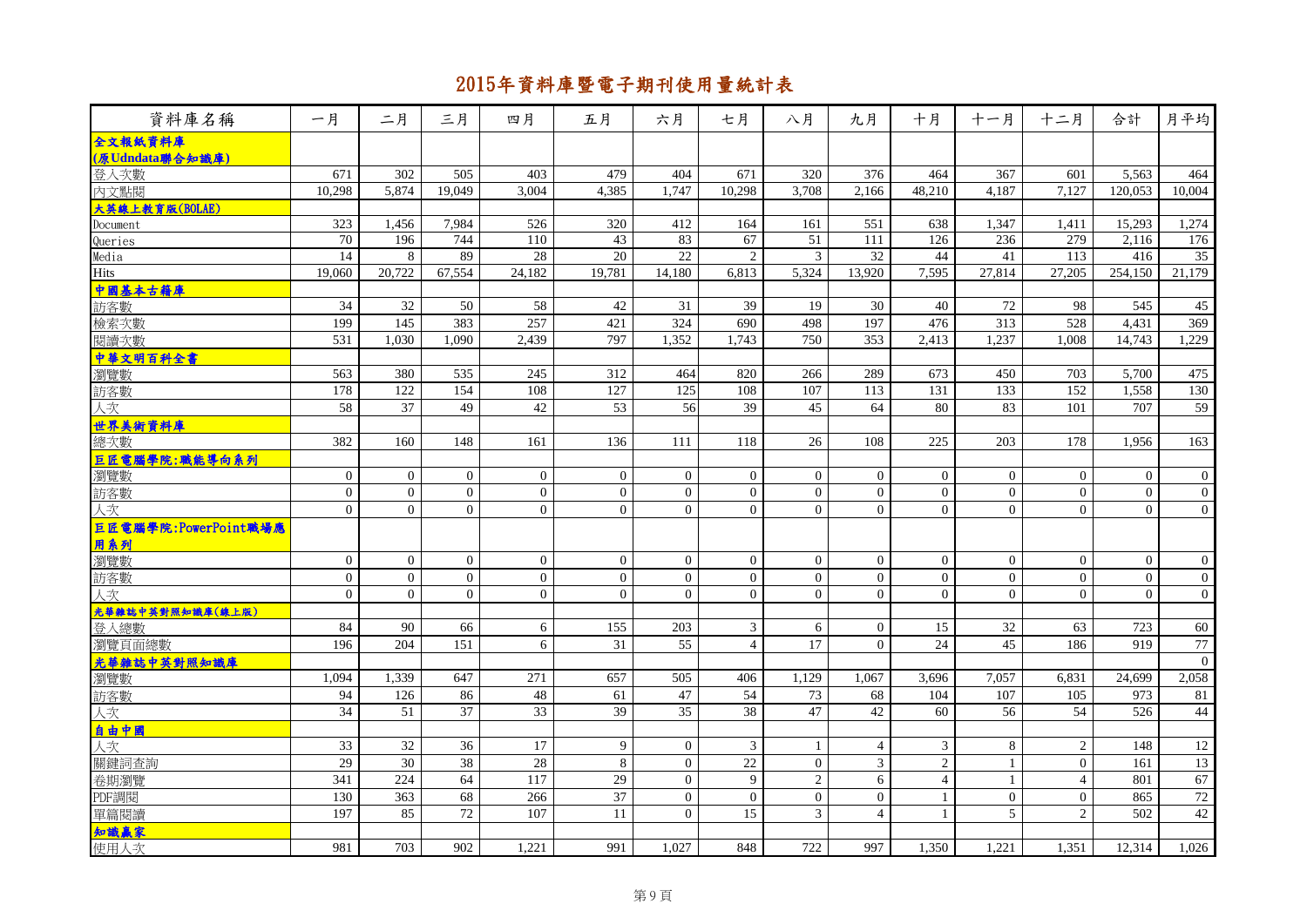| 資料庫名稱                  | 一月     | 二月     | 三月     | 四月              | 五月              | 六月     | 七月              | 八月              | 九月               | 十月              | 十一月    | 十二月    | 合計      | 月平均    |
|------------------------|--------|--------|--------|-----------------|-----------------|--------|-----------------|-----------------|------------------|-----------------|--------|--------|---------|--------|
| 空中英語教室影音典藏學習系統         |        |        |        |                 |                 |        |                 |                 |                  |                 |        |        |         |        |
| 學習總人次                  | 92     | 83     | 70     | 91              | 42              | 44     | 100             | 69              | 120              | 108             | 91     | 133    | 1.043   | 87     |
| 近代中國一中國現代史知識庫          |        |        |        |                 |                 |        |                 |                 |                  |                 |        |        |         |        |
| 瀏覽數                    | 152    | 176    | 123    | 48              | 50              | 389    | $\overline{73}$ | 108             | 64               | 69              | 108    | 96     | 1,456   | 121    |
| 訪客數                    | 82     | 69     | 73     | 40              | 42              | 80     | 51              | 69              | 49               | 52              | 83     | 75     | 765     | 64     |
| 人次                     | 50     | 41     | 47     | 40              | 41              | 69     | 50              | 66              | 48               | 48              | 64     | 72     | 636     | 53     |
| 哈佛商業評論                 |        |        |        |                 |                 |        |                 |                 |                  |                 |        |        |         |        |
| 檢索次數                   | 221    | 24     | 102    | 105             | 138             | 87     | 33              | 24              | 60               | 122             | 221    | 62     | 1.199   | 100    |
| 瀏覽次數                   | 95     | 18     | 32     | 31              | 63              | 49     | 66              | 43              | 46               | 102             | 265    | 27     | 837     | 70     |
| 全文影像下載                 | 186    | 21     | 60     | 93              | 135             | 91     | 71              | $\overline{37}$ | 36               | 66              | 238    | 33     | 1,067   | 89     |
| 科學人雜誌知識庫(線上版)          |        |        |        |                 |                 |        |                 |                 |                  |                 |        |        |         |        |
| 登入總數                   | 88     | 74     | 102    | 122             | 87              | 105    | 96              | 118             | 95               | 120             | 307    | 323    | 1,637   | 136    |
| 瀏覽頁面總數                 | 410    | 396    | 623    | 983             | 324             | 774    | 422             | 1,668           | $\overline{312}$ | 1,697           | 2,103  | 2,705  | 12,417  | 1,035  |
| 科學月刊                   |        |        |        |                 |                 |        |                 |                 |                  |                 |        |        |         |        |
| 瀏覽數                    | 684    | 499    | 689    | 637             | 493             | 446    | 440             | 397             | 473              | 757             | 662    | 667    | 6,844   | 570    |
| 訪客數                    | 279    | 204    | 280    | 243             | 217             | 178    | 178             | 180             | 222              | 288             | 279    | 248    | 2,796   | 233    |
| 人次                     | 40     | 36     | 47     | 45              | 34              | 36     | 37              | 34              | 53               | 80              | 76     | 75     | 593     | 49     |
| 高等教育知識庫                |        |        |        |                 |                 |        |                 |                 |                  |                 |        |        |         |        |
| 拜訪人次                   | 255    | 89     | 142    | 120             | 310             | 166    | 210             | 92              | 165              | 502             | 368    | 463    | 2.882   | 240    |
| 查詢/瀏覽人次                | 993    | 427    | 671    | 637             | 1,418           | 762    | 735             | 635             | 669              | 1,748           | 1,575  | 1,485  | 11,755  | 980    |
| 閱讀次數                   | 335    | 123    | 181    | 207             | 306             | 204    | 224             | 239             | 260              | 431             | 419    | 525    | 3,454   | 288    |
| 寒泉                     |        |        |        |                 |                 |        |                 |                 |                  |                 |        |        |         |        |
| 瀏覽數                    | 16,261 | 17,882 | 20,389 | 16,770          | 19,816          | 17,543 | 18,915          | 15,220          | 18,699           | 23,354          | 41,419 | 47,249 | 273,517 | 22,793 |
| 訪客數                    | 2,840  | 3,204  | 3,243  | 2,643           | 3,321           | 2,810  | 3,208           | 2,464           | 3,338            | 3,958           | 5,410  | 6,059  | 42,498  | 3,542  |
| 人次                     | 1,082  | 1,578  | 1,496  | 1.196           | 1,539           | 1,205  | 1,432           | 1.120           | 1.769            | 2,133           | 2,420  | 2,448  | 19.418  | 1,618  |
| 華藝自然世界                 |        |        |        |                 |                 |        |                 |                 |                  |                 |        |        |         |        |
| 瀏覽次數                   | 351    | 355    | 357    | 362             | 306             | 366    | 379             | 380             | 379              | 520             | 409    | 440    | 4.604   | 384    |
| 圖書資訊學期刊資料庫(CLISA II)   |        |        |        |                 |                 |        |                 |                 |                  |                 |        |        |         |        |
| 檢索次數                   | 774    | 740    | 1.672  | 1,246           | 592             | 1,254  | 1.076           | 832             | 712              | 458             | 1,452  | 498    | 11,306  | 942    |
| 登入次數<br>書目瀏覽筆數         | 121    | 109    | 106    | 88              | 79              | 92     | 89              | 79              | 88               | 110             | 103    | 109    | 1.173   | 98     |
|                        | 1,046  | 484    | 707    | 998             | 298             | 625    | 347             | 1,380           | 1,327            | 1,150           | 849    | 357    | 9,568   | 797    |
| 漢珍知識網(含漢文台灣日日新報)       |        |        |        |                 |                 |        |                 |                 |                  |                 |        |        |         |        |
| Searches               | 6,356  | 3,032  | 4,806  | 4,664           | 3,119           | 3,070  | 6,555           | 4,668           | 5,853            | 6,443           | 3,850  | 5,194  | 57,610  | 4,801  |
| Login                  | 524    | 310    | 406    | 396             | 305             | 287    | 366             | 441             | 507              | 543             | 434    | 527    | 5,046   | 421    |
| Image                  | 5,263  | 2,959  | 3,919  | 3,869           | 3,087           | 1,458  | 2,498           | 3,646           | 3,968            | 4,032           | 2,741  | 2,677  | 40,117  | 3,343  |
| <mark>臺灣古蹟學習知識庫</mark> |        |        |        |                 |                 |        |                 |                 |                  |                 |        |        |         |        |
|                        | 751    | 423    | 766    | 665             | 778             | 662    | 637             | 650             | 731              | 974             | 522    | 519    | 8.078   | 673    |
| 訪客數                    | 103    | 69     | 92     | 89              | 86              | 89     | 82              | 83              | 97               | 106             | 63     | 76     | 1,035   | 86     |
|                        | 31     | 28     | 31     | 30              | 31              | 30     | 31              | 31              | 30               | $\overline{32}$ | 60     | 31     | 396     | 33     |
|                        |        |        |        |                 |                 |        |                 |                 |                  |                 |        |        |         |        |
| 瀏覽數<br>訪客數             | 437    | 450    | 731    | 1,307           | 341             | 806    | 175             | 129             | $28\,$           | 397             | 288    | 670    | 5,759   | 480    |
|                        | 75     | 66     | 82     | $\overline{50}$ | $\overline{55}$ | 60     | 41              | 47              | $\overline{25}$  | 44              | 43     | 54     | 642     | 54     |
| 人次                     | 46     | 38     | 59     | 48              | 55              | 53     | 41              | 46              | 25               | 43              | 41     | 54     | 549     | 46     |